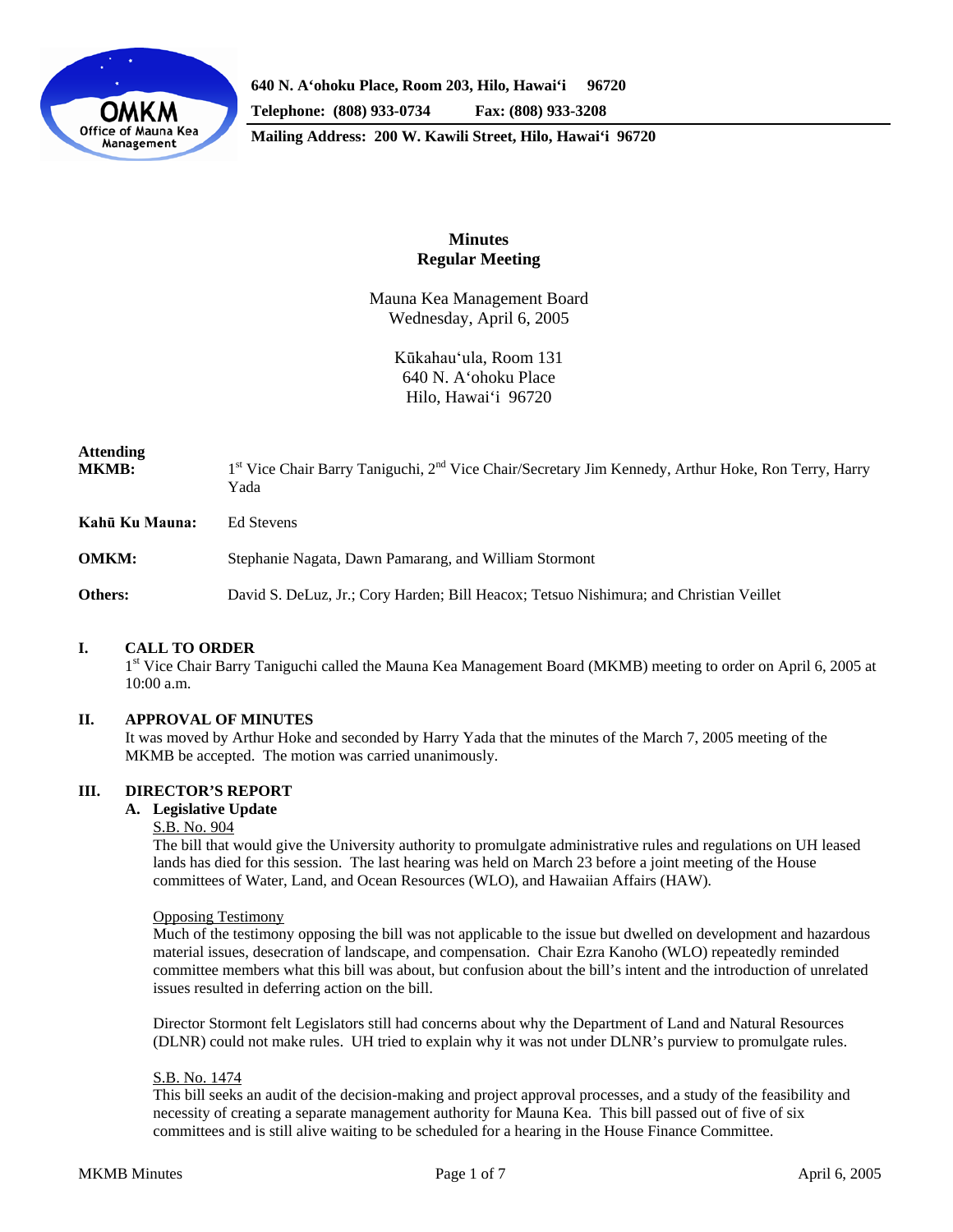The language of the original bill has been modified and currently reads as a request for a study by the Legislative Reference Bureau and not an audit by the State Auditor. Much has happened since the creation of this Office, Board, and Kahu Kū Mauna and we have testified that the Office is willing to work with any entity should the legislature find a need to have a study done.

#### Discussion

Ron Terry asked if Kahu Kū Mauna weighed in on S.B. 904 to which Ed Stevens replied they did not. Mr. Stevens also stated he was in total agreement with the job the Office was doing. He also stated that the testimony the Office presented to the Legislature was well done and did not require further input from the Council. Dr. Terry wondered if it would be helpful next year if the Council could provide agreement on this issue. Mr. Stevens stated he spoke with Ezra Kanoho and expressed the Council's positive position on what has been happening. Mr. Stevens added that in his discussion with Chair Kanoho he tried to highlight misstatements made by the opposition which were not helpful to the process. He told Chair Kanoho what he believed was really happening. Mr. Stevens felt this helped a great deal in educating him.

Director Stormont stated he believed WLO Chair Ezra Kanoho had a firm grasp of the issues of the bill. Chair Kanoho tried very hard to make sure that the rest of the committee had an opportunity to understand the issues. Director Stormont added the Hawai'i Island Chamber of Commerce and the Japanese Chamber of Commerce and Industry of Hawai'i submitted testimony supporting S.B. 904.

#### **B. Transfer of Mauna Kea Support Services (MKSS) Update**

The transfer is moving forward and it has received the full support from the Jim Gaines, Vice President for Research.

Harry Yada asked what is required to achieve the transfer. Director Stormont stated, as he understands, the ultimate decision making authority sits with the Office of the Vice President for Research, and is not something that needs to go to the President or Board of Regents.

Barry Taniguchi asked how the funding would be handled. Currently observatories fund certain functions. Have the details been worked out? Director Stormont replied no, because none of that will change. Mr. Taniguchi replied that it will change. Director Stormont explained that MKSS has an existing structure for receiving funds from observatories and payment to vendors. We do not see this structure needing to change in a significant way. Mr. Taniguchi asked if staff will be university or Research Corporation of the University of Hawaii (RCUH) staff. All of these details need to be worked out. Director Stormont stated one of the tasks listed is to discuss the funding and personnel issues. Mr. Taniguchi thought it will not be such a simple matter.

Mr. Yada asked didn't the Master Plan state that MKSS will be transferred? Director Stormont said it calls for a possible future incorporation. Jim Kennedy explained the Master Plan does not say everything will be transferred. It specifically states that IfA would remain responsible for things directly associated with astronomical research. Under the subleases and Operating and Site Development Agreements there are a number of areas that fall into that category, e.g. computer networking, the weather prediction programs, and interaction with the meteorology department. The outline we have been given identifies those major features and provides a mechanism for both the IfA and the Office to accomplish that. The difficulty will be in working out the details.

Mr. Yada asked how the Board will be involved in the process. Will the plans come to the Board as a final version for us to look at? Director Stormont stated it will come to the Board. A draft of the transfer is being reviewed by the affected units within the University. It will be brought to the Board for review as well. Associate Director Nagata asked the Board if they wanted to be involved in the process or be involved at the end. Mr. Yada thought if the difficulty was going to be in the details, it would be hard not for the Board to be involved in the process. He felt it should be a staff judgment. Eventually the responsibilities of the Board for certain functions will increase. As a Board member he would be interested in knowing what those functions are before it gets to the final stage. Mr. Hoke thought it would be worth the effort to be involved in the process so that the Board is not confronted with disturbing issues at the end of the process. Director Stormont explained it was his intention to have the system and IfA take a look at the plan and provide some input before refining the plan and presenting it to the Board for formal review.

Mr. Yada believes the Office should take greater control of at least the physical management of the roads and facilities, and not so much the functions directly associated with astronomy. Ultimately we are being looked at as the quasi-independent management responsible for the mountain, not for astronomy.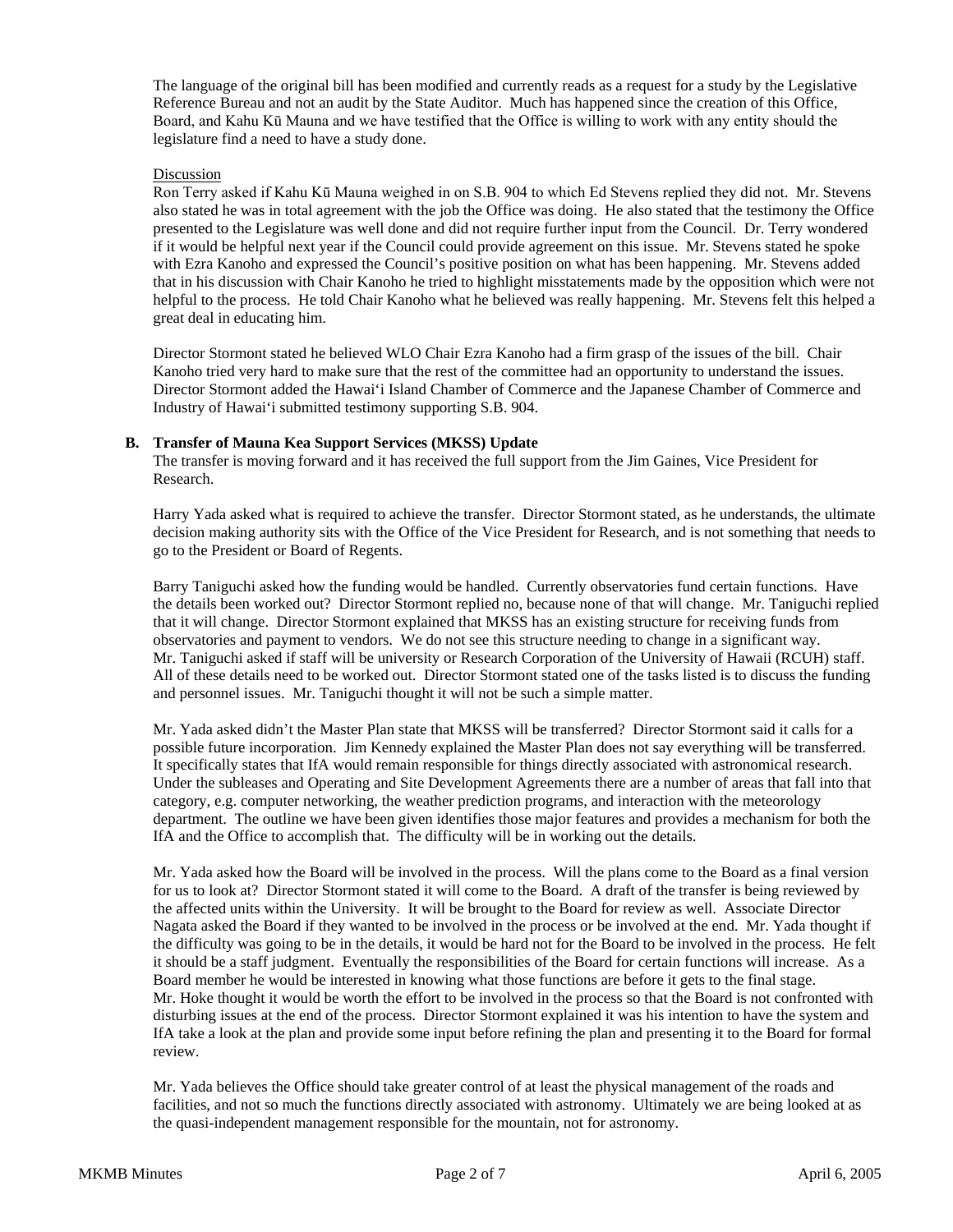Dr. Kennedy expressed the need to ensure some type of dialogue with the tenant observatories. Even though this is an internal matter with the University, the observatories are stakeholders and they are the ones providing the money. They need to have an opportunity for input to the process to provide guidance. The Office has a political need to ensure a level of comfort.

The Board requested to be kept abreast and be involved with the ongoing process.

### **C. Staffing**

Dr. Jim Gaines has committed funding for positions requested by the Office. Director Stormont will be working on position descriptions for a professional level natural and cultural resource specialists, chief ranger, and other positions. Director Stormont stated that one of the functions of the resource specialists is to be a liaison between the MKMB committees and the Office.

#### **D. Institute for Astronomy (IfA) Septic Tank Project**

Director Stormont reported this project is ahead of schedule. There was a problem, however. One of the conditions of the project approval was that Mr. Stevens be notified when excavation work was to be done. Due to a miscommunication, Mr. Stevens did not receive the information. There has been correspondence between Ron Koehler, Mr. Stevens, and others to apologize for that oversight.

Mr. Stevens stated he would have liked the opportunity to interact with Dr. Pat McCoy, the consultant hired by IfA, to know that he conducted a cultural inventory at Hale Pohaku. The main issue is that the lack of notification would have been perceived negatively by the community. Mr. Stevens' interest in bringing up this incident was to correct it to prevent miscommunication in the future.

Dr. Terry asked about the conditions of the contract and if Kahu Kū Mauna's notification requirement was one of the contract conditions. Director Stormont replied that this was contracted out by the University and the requirement to notify Ed Stevens was not part of those conditions. Dr. Terry felt those things should be part of the conditions of the contract.

Dr. Kennedy completely concurred with Dr. Terry and stated Mr. Steven's comments are valid. He then asked Director Stormont if this problem has been resolved and do we know how to do this better the next time. Director Stormont replied he believed so.

Mr. Stevens explained that he was planning to attend the pre-construction meeting, but had to excuse himself and notified Ron Koehler. Somewhere along the line he did not receive the minutes of the meeting, which would have indicated the start date. In discussions with Mr. Koehler, the need to notify Kahu Kū Mauna was set in his mind. He concluded that the matter was resolved and thanked Dr. Kennedy and Dr. Terry for their comments.

Dr. Terry stated for big federal projects he has worked on he provided an environmental manual for the contractor, which includes a checklist. This way there is a record and if conditions are not met, they can be fined. He suggested having something like this for larger projects.

Mr. Stevens stated that for the Outrigger Telescopes project there are two documents – the Memorandum of Agreement (MOA) which was developed by the National Aeronautics and Space Administration (NASA), and a Best Management practices which was developed by Keck. These two documents clearly spell out what is to be done and what is not to be done. It covers all his concerns and he is in full agreement with both documents. Any new project hereafter, if it is categorized as a major project, would have all of these provisions. Director Stormont added that the Conservation District Use Permit (CDUP) for the Outrigger project also has a very long list of special conditions.

Mr. Taniguchi asked if a similar checklist be developed for minor projects. Director Stormont asked if the environment committee could assist in his matter. Dr. Terry replied with the help of Kahu Kū Mauna on cultural provisions it could be possible. He will work with the Office on setting up the framework.

# **IV. COMMITTEE REPORTS**

# **A. Kahu Kū Mauna**

#### Reappointment of Ulu Sherlock and Ed Stevens

Kahu Kū Mauna is recommending the reappointment of Ulu Sherlock and Ed Stevens for a second term beginning July 1, 2005 to June 30, 2009, a period of four years. A letter has been delivered to the Office.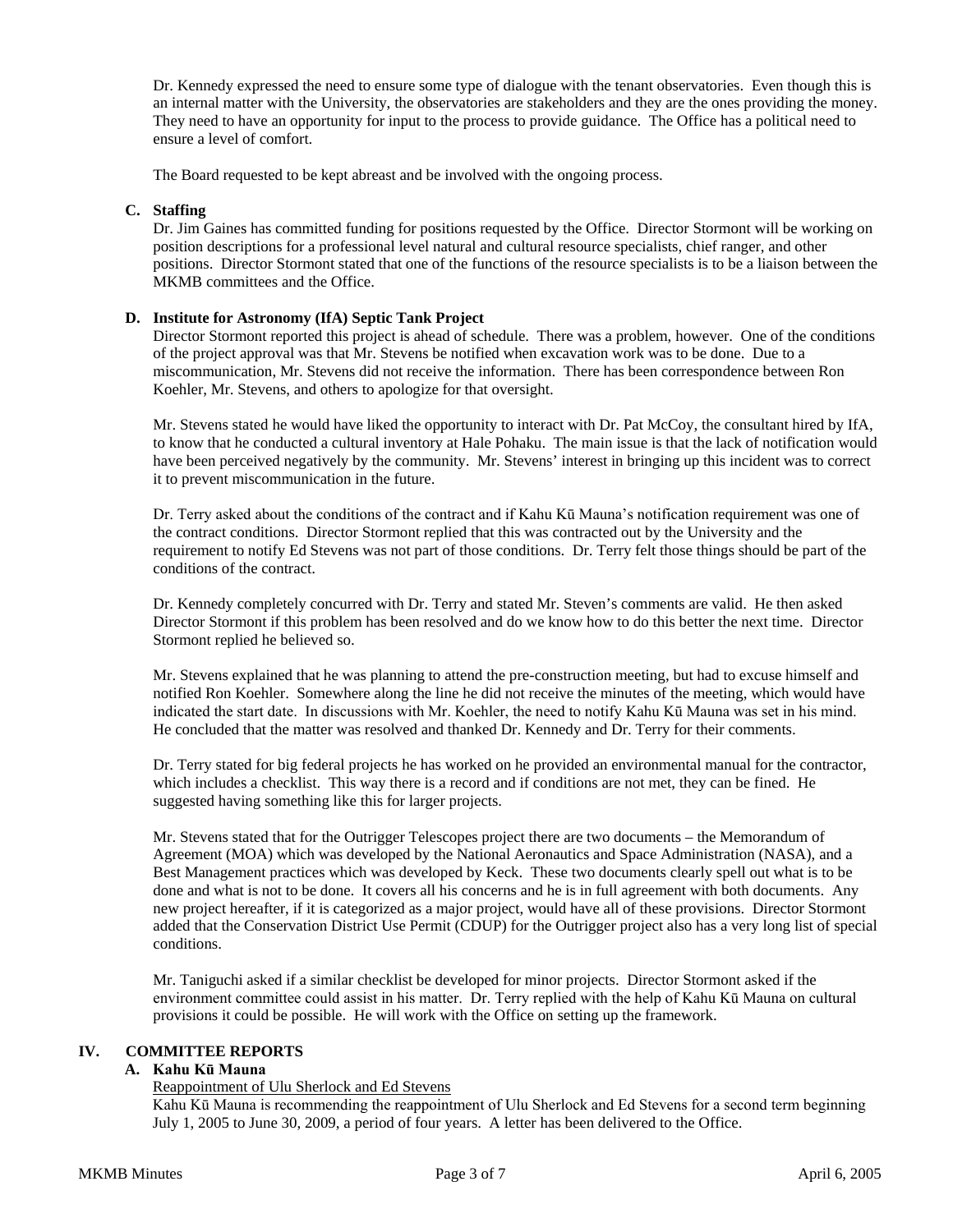### News Reports of the University's Desire to Conduct a Peace Ceremony

Ed Stevens shared information about correspondence he received from Kealoha Pisciotta in response to a news article about the University's desire to conduct a "peace" ceremony to help heal past wounds with respect to Mauna Kea. A letter from the Mauna Kea appellants (Mauna Kea Anaina Hou, The Royal Order of Kamehameha I, Sierra Club Hawaii Chapter, and Clarence Ching) was sent to Patricia Lee, Chair of the Board of Regents.

In general, the Mauna Kea appellants think this peace gesture is a facade and they are critical of it. They also feel they should be approached first so they can be the first to agree on it. Mr. Stevens felt this peace gesture would be a positive move and was surprised by Ms. Pisciotta's email. He asked the Office to make copies of the correspondence and distribute it to Board members.

# **V. OLD BUSINESS**

## **A. MKMB Roles and Responsibilities**

Associate Director Nagata recapped the discussion that took place at the February 9, 2005 meeting. The Office was asked to review the roles and responsibilities of MKMB. First she reviewed and summarized the roles and responsibilities described in the Master Plan. Then she reviewed the Board's activities over the past four years. The Board is following the Master Plan and it has also taken on additional responsibilities not specified in the Plan. The Board should decide what its function should be. Should it be a management board as its name suggests or an advisory board? Defining the roles and responsibilities of the Board will depend on the function of the Board.

#### Discussion

Mr. Taniguchi suggested deferring this matter to a future meeting. He also suggested Board members go over the material provided by Associate Director Nagata. This is just a first step of a larger undertaking. He felt there may be a need to amend the Master Plan. We should look at what works and what does not work.

Dr. Kennedy stated that we should remember that the Master Plan is not a detailed business plan. It is a framework that we are expected to work within to meet certain broad goals. In that context, it has been a part of both the Office and the Board's role to define themselves within the limits and boundaries of the Master Plan. He completely agrees with Mr. Taniguchi in pursuing the objectives and goals that are set in the Master Plan. We have discovered some areas where the Plan did not speak at all, and therefore we had to be creative and put things in place. We have encountered a few areas where it seems current restrictions should be examined.

Mr. Taniguchi stated 2005 is the fifth year since the adoption of the Master Plan in 2000. He felt hiring a professional consultant to help refine the Master Plan might be worthwhile. The question of should we have more authority rather than be advisory is a major issue we need to decide on.

Mr. Stevens recalled that, when the Master Plan was approved by the Board of Regents in 2000, it was with the knowledge, as Regent Nainoa Thompson stated, that there were flaws in the Plan and that over time those flaws would be worked out. We should not leave the Plan the way it is. There is a lot of ambiguity. He asked Mr. Taniguchi if he was suggesting that we should not modify the Maser Plan for a specific thing but look at the whole Plan. Mr. Taniguchi felt we should look at the whole Plan since changes have occurred over the past five years.

Mr. Yada added the Board has learned a lot and is aware of where some of gaps are in the Master Plan. He thinks part of the problem with the Master Plan is the inherit ambiguity within the University itself. It is hard to lay out a plan when the University itself has not clearly defined which of its agencies is responsible. All of us have opinions about our roles, but ultimately it comes down to what does the University and Board of Regents want this Board to represent.

Mr. Stevens stated this is a big issue with "the other side." They feel there needs to be more clarity as to the role played by the management board and OMKM, and it needs to have more authority. The term "advisory" is a bad word for them. Mr. Taniguchi believes they want it out of the University's hands completely. They want an independent management board. He visualizes as being like the Hawaii Tourism Authority (HTA), or a Natural Energy Lab of Hawaii (NELHA) and the inherent politics of such agencies and believes it would be worse for the mountain. At least by managing within the University we hold ourselves to a higher degree of responsibility.

Mr. Yada commented that to some degree if we engage a consultant to look at the Master Plan it may actually be a similar process called for in SB 1474, including the University's role and trying to define the roles within the different University's components. Director Stormont partly agreed. From a manager's perspective he doesn't have a problem with somebody coming in evaluating the situation.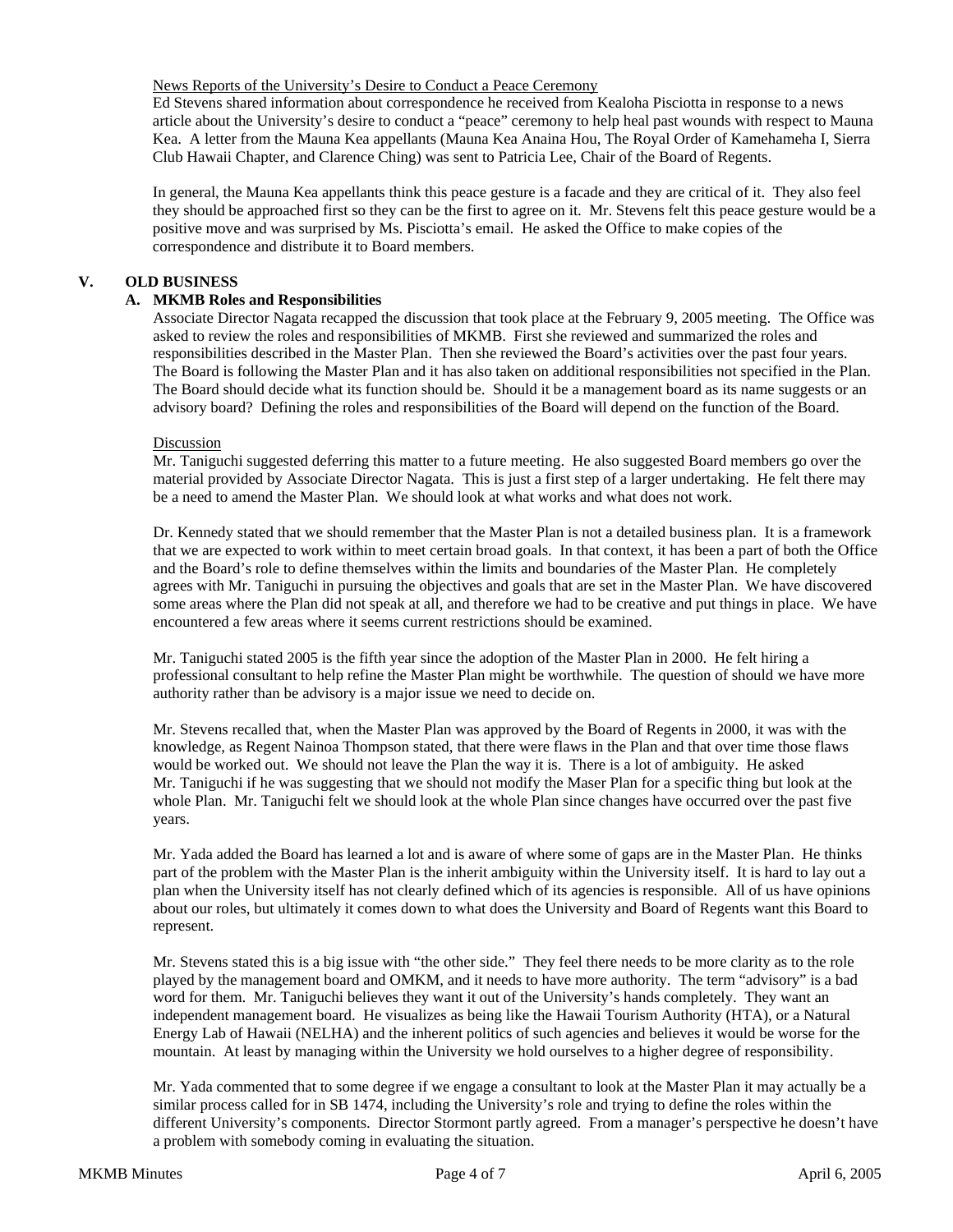Associate Director Nagata asked if it was Mr. Taniguchi's intention that we hire a consultant to look at Master Plan, activities that have taken place since the Master Plan was adopted, how it works with existing issues, and whether it needs to be amended. Mr. Taniguchi added that on major issues the Board should become more authoritative versus advisory.

Dr. Terry asked if the bill was to move forward, does it have a start and end date? Director Stormont stated the Legislative Reference Bureau would need to report back twenty days before the start of the next legislative session. Dr. Terry stated we should incorporate that in our timeline too.

Mr. Yada said that even if the bill does not pass, what we are considering doing would be a University effort to do what the bill is suggesting. It might be able to defer or deflect future attempts to do the same thing. At least the legislature will see the recommendations that will result from our efforts to look at that the process.

Mr. Hoke believes the focus of the Master Plan is on what is in the best interest of the mountain for astronomy purposes. He believes we need to approach it from a different viewpoint, that is, what is best for the mountain. The efforts of Group 70 were clearly focused on astronomy and they tried their best to write the finished product in that way. That is why we have differences between what was negotiated with the committee of the Regents and what came out in the Master Plan. Whoever is going to be the contractor that works on this, the premise has to be we are looking at the mountain, not at what the mountain can do.

Dr. Terry stated that when a consultant was suggested, he hoped it was not a consulting firm that would have too large a role. It would have to be an entity with an open mind. Associate Director Nagata added before we hire a consultant/facilitator, you we need to have a clear idea what you want.

Mr. Taniguchi stated another aspect to think about, although not in the Master Plan, is representation and terms of Board members. He personally feels there is a benefit to having permanent members. For example, the person holding the position of the district land agent for DLNR.

At the suggestion of  $1<sup>st</sup>$  Vice Chair Barry Taniguchi, this item was deferred.

### **VI. NEW BUSINESS**

## **A. Visitor Information Station (VIS) Renovations Project**

This item is listed under new business and is presented to the Board for consideration. Updates of this project have been given at previous meetings. There is a plan to make some immediate internal renovations to the station at Hale Pohaku. Aside from a partial enclosure under the awning outside the building itself to house telescopes, all renovations are internal and make no change in the footprint of the building. Now that this plan is final, Director Stormont wanted to send it to the Board for its review and input. All of the funding will come from the IfA's infrastructure development fund. The observatory directors approved the original budget of \$75,000 at their meeting in October 2004. It has since grown to about \$125,000 and a proposal has been sent to the IfA to seek additional funding.

The question is what do we call a project? And what are the actions that need and do not need to come before the Board for its review and approval? Director Stormont felt that this type of effort is not something we need to seek action and approval from the Board but the Board should be kept informed.

#### Discussion

Dr. Kennedy agreed with Director Stormont. We do not have specific rules to deal with this type of situation only because it is not an observatory facility. Looking at the patterns and models that we have followed based on what the observatories are allowed to do under their subleases, it is very clear that interior changes to a facility do not require an approval process as long as it does not have any external impact.

Mr. Yada commented anything that requires a permit, such as a CDUP or a building permit from the county, should come to this Board. Dr. Kennedy felt comfortable with that and agreed with Mr. Yada's statement. Dr. Terry did not think the Board needed to necessarily approve interior structures, but the VIS is a physical representation of this Board. This is MKMB greeting everyone who comes up to the mountain. The way it portrays us is central to our mission. He is not saying we need to approve everything they do, but having a lot of information about it and asking our opinion is important.

Dr. Kennedy stated Dr. Terry raised a good point. He added this broad activity of renovating a facility came before the Astronomy Education Committee some time ago. That committee was looking forward to not just this aspect,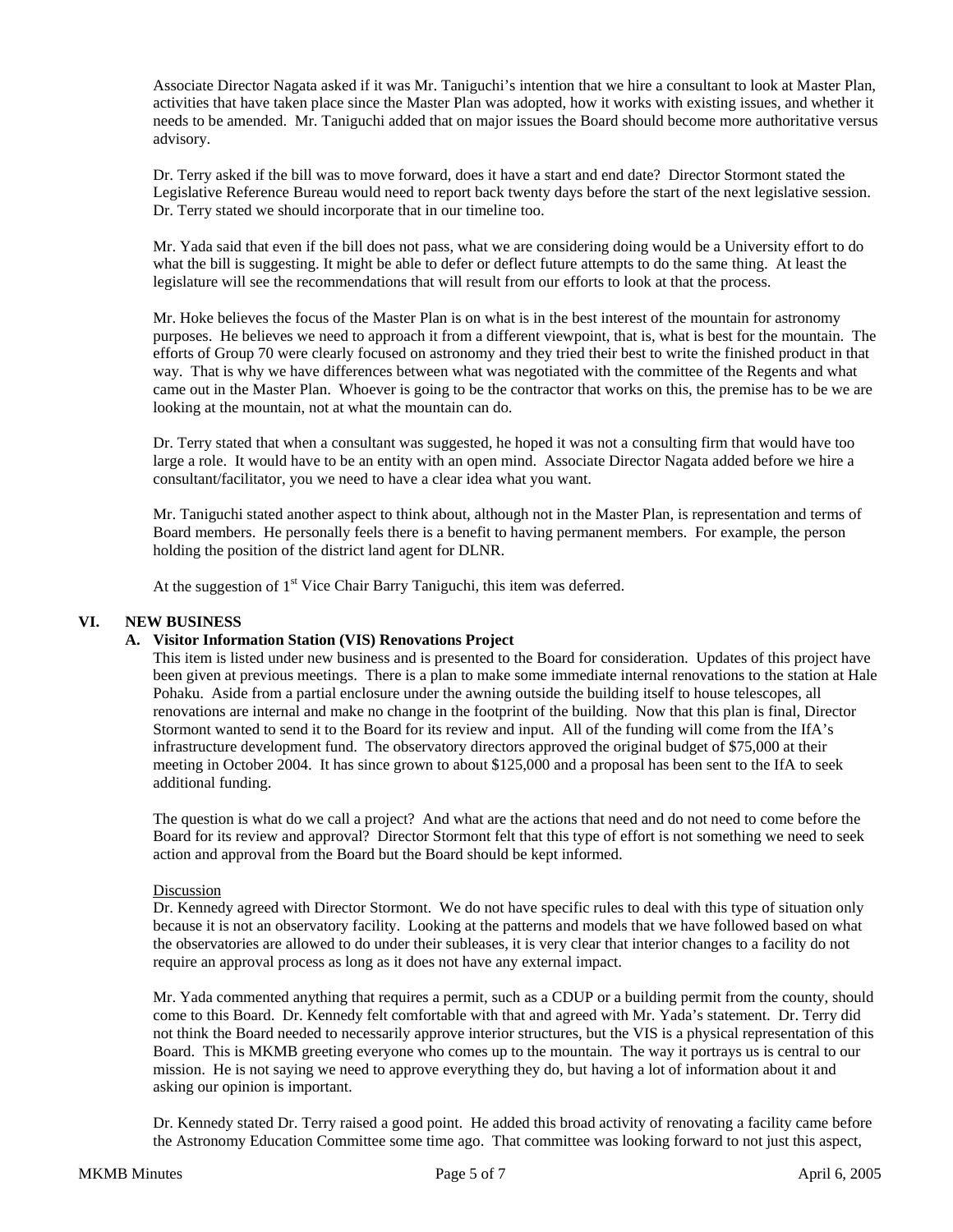but what has been described in the documents as a multi-step process, some of which would take place outside of the facility. Dr. Terry makes a very good point of where we are not just in terms of this narrow focused step about whether or not it is inside the walls or out, or needs permit, but the whole direction of that effort. What he has seen so far of what has been circulated has been entirely consistent with the same things that were broadly supported by the Astronomy Education Committee.

Director Stormont stated we all agree the merits of the project are good. Based on discussions we had at the last meeting, the Office was to develop guidelines regarding what does or does not require approval. He wanted to have this discussion to ensure the Board is aware that this project is moving forward and to share his thoughts on the project.

Dr. Kennedy stated many of the principals that have been involved in this development are the same individuals who compose a portion of the Astronomy Education Committee. The Mauna Kea Observatory Outreach Committee members are all part of that group.

Mr. Yada suggested they check with the conservation office. He knows of a warehouse in Kona that renovations within the building required a CDUP requirement. He recommends checking to be safe.

#### Action

It was moved by Barry Taniguchi and seconded by Ron Terry to approve the concept and approved Phase I of the project. The motion was carried unanimously.

## **VII. ANNOUNCEMENTS**

#### Development of a New Master Plan

Cory Harden asked if the Board planned to have any type of public involvement in the development of a new management plan and discussing the role of the Board. Mr. Taniguchi replied the Board has not reached the point where they will make that decision. His suggestion was just something they might want to consider pursuing. Mr. Taniguchi then clarified Ms. Harden statement. Ms. Hardin mentioned the *management plan*, whereas Mr. Taniguchi is referring to the *Master Plan*. The Master Plan is not the management plan. The Board of Regents (BOR) is responsible for approving those. We can make recommendations to the BOR, but it will take the matter up under its agenda for any type of public input.

Dr. Terry acknowledged that the Board will be talking and thinking about this process for awhile and will not be making any definitive plans now. He suggested putting it on the agenda for discussion and offering the public the opportunity to comment. We should make a specific effort to invite members of the public here to comment and have drafts available for distribution. That is the primary function of the MKMB as stated in the Master Plan. We are the input for the public both through our presence here representing diverse interests and as a forum for public interest.

#### Does the Master Plan require approval by the BLNR?

Mr. Stevens asked for an update regarding the discussion at the last meeting whether or not the Master Plan needs to be approved by the BLNR. Was a request to review this matter submitted to General Counsel? Associate Director Nagata replied an inquiry has not yet been submitted. Mr. Stevens suggested listing it as an action item so we do not forget about it. It seems to be a real nagging problem.

Mr. Taniguchi stated we need to be careful because there is a difference between a management plan and the Master Plan. As he understands, the Master Plan has never gone before BLNR, and the Master Plan is not a management plan.

Director Stormont stated that conservation district regulations require a management plan as part of the conservation district use application (CDUA) for astronomy projects. During the contested case process that is what came up and that is where a lot of confusion was created. The regulation is vague regarding when the management plan is supposed to be submitted. The interpretation was you can attach a management plan as part of the project's CDUA and have it approved at the same time as the CDUA. This was what was done with the Outrigger telescopes application. Those who were found to have a standing in the contested case process argued that the management plan specified in the conservation district regulations was actually the Master Plan. The legal interpretation was that was not the case. The Master Plan is something separate. A management plan is specific to a project.

Dr. Terry stated it is even more imperative to have legal counsel give us an opinion on it so when people ask this question we can say this is what the University believes the law says.